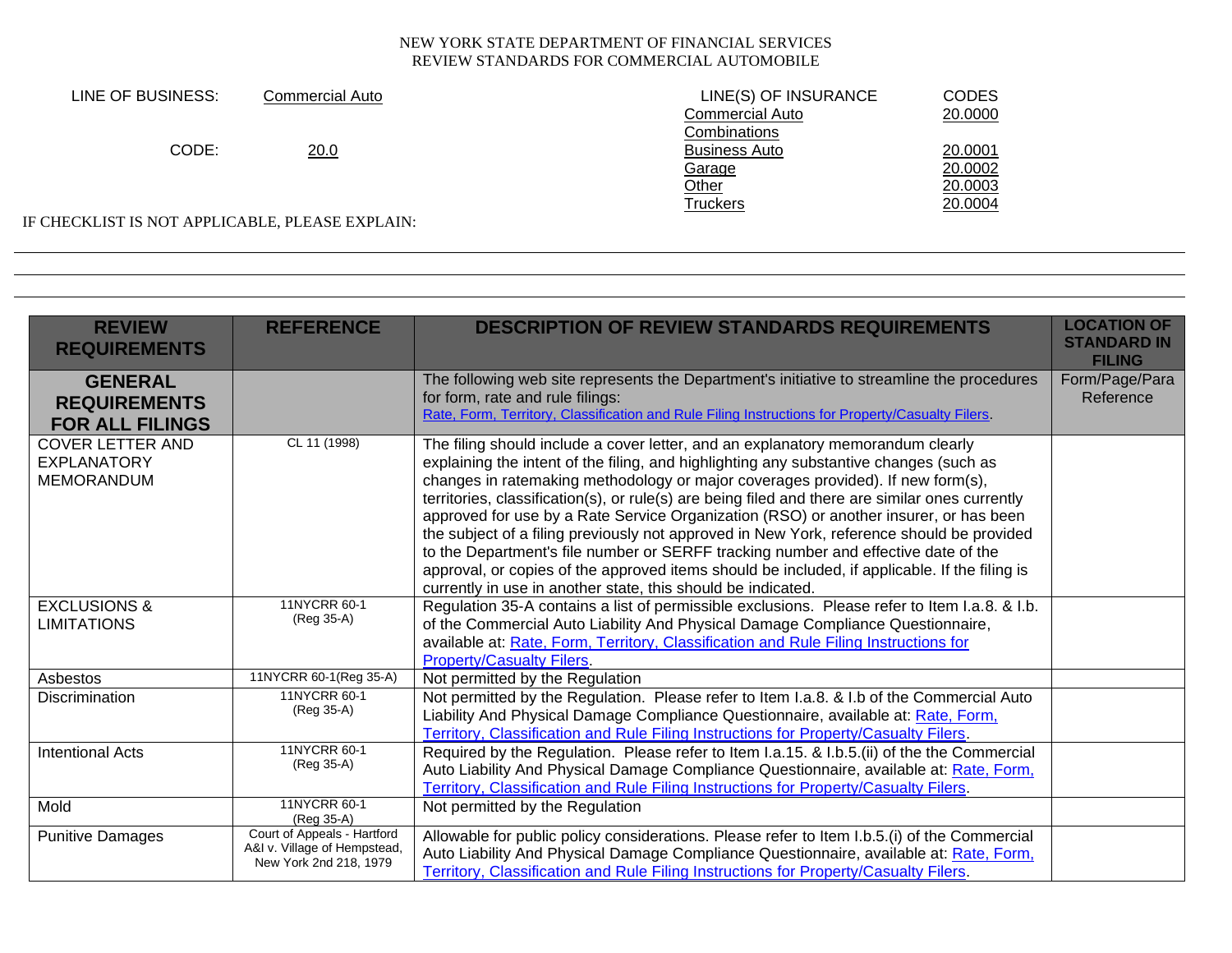| <b>REVIEW</b><br><b>REQUIREMENTS</b>                                                       | <b>REFERENCE</b>                                                                      | <b>DESCRIPTION OF REVIEW STANDARDS REQUIREMENTS</b>                                                                                                                                                                                                                                                                                                                                                                                                                                                                                                                                                                                                                                                                                                                                                                                                                                                                                                                                                                                                                                                                      | <b>LOCATION OF</b><br><b>STANDARD IN</b><br><b>FILING</b> |
|--------------------------------------------------------------------------------------------|---------------------------------------------------------------------------------------|--------------------------------------------------------------------------------------------------------------------------------------------------------------------------------------------------------------------------------------------------------------------------------------------------------------------------------------------------------------------------------------------------------------------------------------------------------------------------------------------------------------------------------------------------------------------------------------------------------------------------------------------------------------------------------------------------------------------------------------------------------------------------------------------------------------------------------------------------------------------------------------------------------------------------------------------------------------------------------------------------------------------------------------------------------------------------------------------------------------------------|-----------------------------------------------------------|
|                                                                                            |                                                                                       |                                                                                                                                                                                                                                                                                                                                                                                                                                                                                                                                                                                                                                                                                                                                                                                                                                                                                                                                                                                                                                                                                                                          |                                                           |
| Terrorism                                                                                  | 11NYCRR 60-1(Reg 35-A)                                                                | Not permitted by the Regulation.                                                                                                                                                                                                                                                                                                                                                                                                                                                                                                                                                                                                                                                                                                                                                                                                                                                                                                                                                                                                                                                                                         |                                                           |
| <b>FILING SUBMISSION</b>                                                                   | §2305 & §2307<br>CL 19 (1992)<br>Supplement No <sup>1</sup> to<br>CL 11 (1998)        | Forms, territories, classifications, rating rules, rates and rating plans are subject to prior<br>approval.                                                                                                                                                                                                                                                                                                                                                                                                                                                                                                                                                                                                                                                                                                                                                                                                                                                                                                                                                                                                              |                                                           |
| Compliance<br>Questionnaires, Forms<br>and Optional "Speed to<br>Market" Filing Procedures | CL 11 (1998)<br>Supplement No 3 to CL<br>11(1998)                                     | Please refer to the following web site for additional information:<br>Rate, Form, Territory, Classification and Rule Filing Instructions for Property/Casualty Filers.                                                                                                                                                                                                                                                                                                                                                                                                                                                                                                                                                                                                                                                                                                                                                                                                                                                                                                                                                   |                                                           |
| NO FILE OR FILING<br><b>EXEMPTIONS</b>                                                     | Article 63<br>11NYCRR16 (Reg. 86)                                                     | An authorized insurer must obtain a "Special Risk License" prior to writing business in the<br>"Free Trade Zone". Such business shall be limited to a Special Risk defined as either a<br>Class 1 risk, Class 2 risk as enumerated in the list contained in Regulation 86, or a Class<br>3 risk. Although filing is not required for a Class 1 risk or a Class 2 risk, rates and policy<br>forms applied to special risks must still satisfy governing standards set forth in the<br>Insurance Law and regulations. If it is a class 3 risk then the company is required to file<br>for information only any form that has not been previously filed with the Superintendent<br>within three business days after the first delivery of a policy using such form, but no later<br>than 60 calendar days after the inception date of such policy. It should be noted that any<br>policy form that an insurer previously filed with the Superintendent and that the<br>Superintendent disapproved or rejected or that the insurer withdrew will not be considered<br>to have been previously filed with the Superintendent. |                                                           |
| <b>PROHIBITED</b><br><b>COVERAGES</b>                                                      |                                                                                       | While the Department does not have an exhaustive list, some examples of prohibited<br>coverages include punitive damages and corporal punishment. Please refer to the<br>following web site for additional information:<br>Rate, Form, Territory, Classification and Rule Filing Instructions for Property/Casualty Filers.                                                                                                                                                                                                                                                                                                                                                                                                                                                                                                                                                                                                                                                                                                                                                                                              |                                                           |
| <b>Indemnification Policy</b>                                                              | §3420                                                                                 | Is not permitted. Liability coverage must be provided on a pay on behalf basis. Please<br>refer to Item I.a.1 of the Commercial Auto Liability And Physical Damage Compliance<br>Questionnaire, available at: Rate, Form, Territory, Classification and Rule Filing<br><b>Instructions for Property/Casualty Filers.</b>                                                                                                                                                                                                                                                                                                                                                                                                                                                                                                                                                                                                                                                                                                                                                                                                 |                                                           |
| <b>SIDE BY SIDE</b><br><b>COMPARISON</b>                                                   | CL 11 (1998)                                                                          | If the filing is a revision to existing form(s), territories, classification(s) or rule(s); Except for<br>simple, non-substantive changes, a side-by-side comparison of the form(s) or rule(s)<br>being proposed and those currently in use in New York, with all changes clearly marked<br>and explained in the company's cover letter or memorandum must be included. Revisions<br>to classifications and territories should include a comparison between those currently on<br>file (in New York) and those proposed, including relevant statistical data (experience) and<br>any rate or rate relativity effect. There should be a reference to the Department's<br>previous file number and/or a copy of the approval letter in which the current form(s),<br>territories, classification(s) or rule(s) were approved/acknowledged.                                                                                                                                                                                                                                                                                 |                                                           |
| <b>FORMS: POLICY</b><br><b>PROVISIONS</b>                                                  | §2307, §2610, §3411, §3412,<br>§3420, §3426, & Article 51<br>11 NYCRR 60-1 (Reg 35-A) | The Commercial Auto Liability and Physical Damage Coverages Form Filing Compliance<br>Questionnaire contains detailed information for making a Commercial Auto Liability and                                                                                                                                                                                                                                                                                                                                                                                                                                                                                                                                                                                                                                                                                                                                                                                                                                                                                                                                             | Form/Page/Para<br>Reference                               |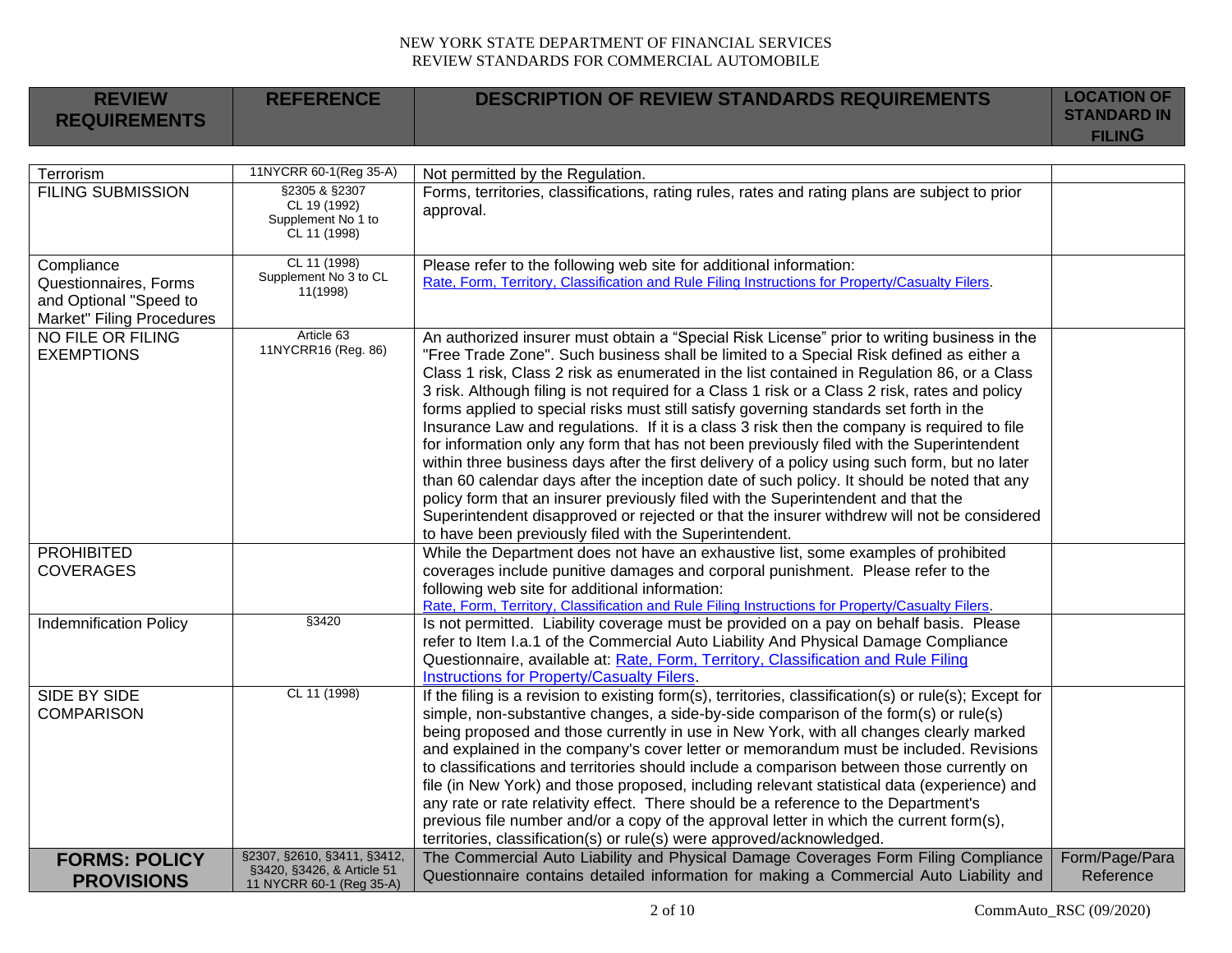| <b>REVIEW</b><br><b>REQUIREMENTS</b>             | <b>REFERENCE</b>                                                                                                       | <b>DESCRIPTION OF REVIEW STANDARDS REQUIREMENTS</b>                                                                                                                                                                                                                                                                                                                                                                                                                                                                                                                                                  | <b>LOCATION OF</b><br><b>STANDARD IN</b><br><b>FILING</b> |
|--------------------------------------------------|------------------------------------------------------------------------------------------------------------------------|------------------------------------------------------------------------------------------------------------------------------------------------------------------------------------------------------------------------------------------------------------------------------------------------------------------------------------------------------------------------------------------------------------------------------------------------------------------------------------------------------------------------------------------------------------------------------------------------------|-----------------------------------------------------------|
|                                                  |                                                                                                                        |                                                                                                                                                                                                                                                                                                                                                                                                                                                                                                                                                                                                      |                                                           |
|                                                  | 11NYCRR60-2 (Reg 35-D)<br>11 NYCRR 216 (Reg 64)<br>11NYCRR65 (Reg. 68-A)<br>11NYCRR67 (Reg. 79)<br>11NYCRR71(Reg. 107) | Physical Damage Coverages filing including required policy provisions, exclusions,<br>prohibited coverages, and standard language, available at:<br>Rate, Form, Territory, Classification and Rule Filing Instructions for Property/Casualty Filers.                                                                                                                                                                                                                                                                                                                                                 |                                                           |
| <b>APPLICATIONS</b>                              |                                                                                                                        |                                                                                                                                                                                                                                                                                                                                                                                                                                                                                                                                                                                                      |                                                           |
| Filing exemption                                 | \$2307(b)                                                                                                              | Applications which do not become part of the policy are exempt from filing requirements                                                                                                                                                                                                                                                                                                                                                                                                                                                                                                              |                                                           |
| <b>Fraud Warning Statement</b>                   | \$403(e)<br>11NYCRR86.4(Reg. 95)                                                                                       | All applications must contain the prescribed fraud warning statement as set forth in<br>Section 86.4(b) of Regulation 95, which must be incorporated immediately above the<br>applicant's signature.                                                                                                                                                                                                                                                                                                                                                                                                 |                                                           |
| <b>ARBITRATION</b>                               |                                                                                                                        |                                                                                                                                                                                                                                                                                                                                                                                                                                                                                                                                                                                                      |                                                           |
| <b>No-Fault Coverages</b>                        | 11NYCRR65<br>(Reg 68-A)                                                                                                | Required provisions contained in endorsements as prescribed by the Regulation.                                                                                                                                                                                                                                                                                                                                                                                                                                                                                                                       |                                                           |
| Other coverages                                  |                                                                                                                        | Except for No-Fault coverages (see above), not required, although generally contained in<br>most policies / coverages. Arbitration of disputes between an insured and the insurer may<br>not be required.                                                                                                                                                                                                                                                                                                                                                                                            |                                                           |
| <b>BANKRUPTCY</b><br><b>PROVISIONS</b>           |                                                                                                                        |                                                                                                                                                                                                                                                                                                                                                                                                                                                                                                                                                                                                      |                                                           |
| Insolvency or bankruptcy<br>clause               | \$3420(a)(1)                                                                                                           | Policy must contain a statement indicating that the insolvency or bankruptcy of the insured<br>or the insured's estate does not release the insurer from its' contractual obligation to pay<br>damages covered under the policy. Please refer to Item I.a.2 of the Commercial Auto<br>Liability And Physical Damage Compliance Questionnaire, available at: Rate, Form,<br>Territory, Classification and Rule Filing Instructions for Property/Casualty Filers.                                                                                                                                      |                                                           |
| <b>BLANK</b><br><b>ENDORSEMENTS</b>              |                                                                                                                        | Not permitted since a blank endorsement may change policy provisions without the proper<br>approval by this Department. An exception may be made for a blank form if its usage is<br>apparent based on the title/language of the form itself (such as a change in address form).<br>Forms containing check boxes with a space for language to be added are considered<br>blank endorsements and are subject to these rules.                                                                                                                                                                          |                                                           |
| <b>CANCELLATION &amp; NON-</b><br><b>RENEWAL</b> | \$3426<br>CL 14 (1986)<br>CL 11(1989)<br>Supplement No 1 to CL<br>11(1989)                                             | The Cancellation & Nonrenewal provisions apply to all commercial risk policies including<br>policies issued or issued for delivery in New York covering risks with multi-state locations<br>where the insured is principally headquartered in New York or the policy provides that<br>New York Law will govern. Please refer to the Commercial Lines Cancellation and<br>Nonrenewal Form Filing Compliance Questionnaire for detailed cancellation and<br>nonrenewal requirements, available at:<br>Rate, Form, Territory, Classification and Rule Filing Instructions for Property/Casualty Filers. |                                                           |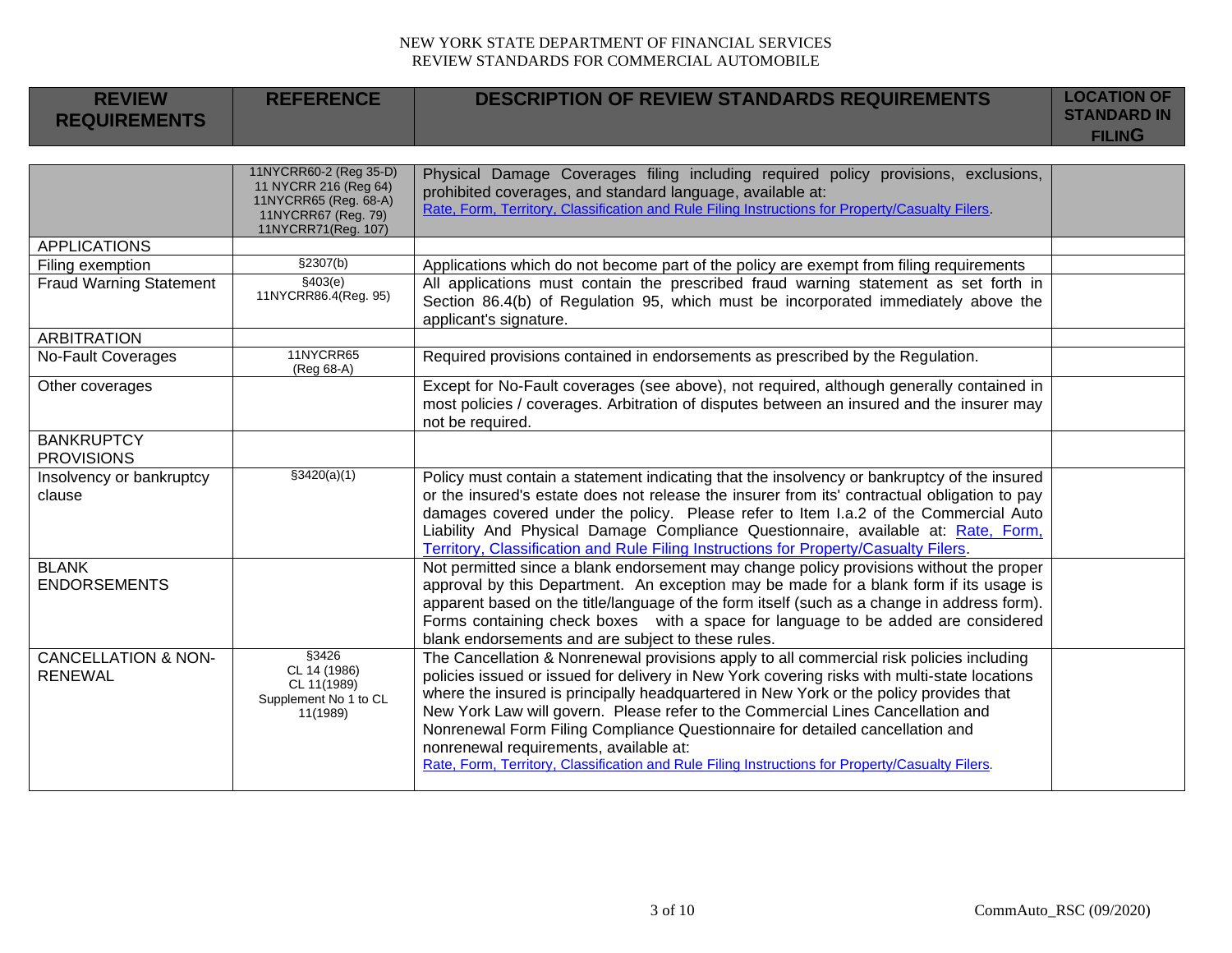| <b>REVIEW</b><br><b>REQUIREMENTS</b>    | <b>REFERENCE</b>                      | <b>DESCRIPTION OF REVIEW STANDARDS REQUIREMENTS</b>                                                                                                                                                                                                                                                                                                                                                                                                                                                                                                                                  | <b>LOCATION OF</b><br><b>STANDARD IN</b><br><b>FILING</b> |
|-----------------------------------------|---------------------------------------|--------------------------------------------------------------------------------------------------------------------------------------------------------------------------------------------------------------------------------------------------------------------------------------------------------------------------------------------------------------------------------------------------------------------------------------------------------------------------------------------------------------------------------------------------------------------------------------|-----------------------------------------------------------|
|                                         |                                       |                                                                                                                                                                                                                                                                                                                                                                                                                                                                                                                                                                                      |                                                           |
| Notice of Cancellation                  | $\S3426(b)$ , (c), (h)(2), (g) & (l)  | The cancellation provisions must comply with the statutory requirements for the content of<br>the notice (including loss information), proof of notice, special provisions, and time frame<br>for giving notice. Any notice which fails to include a provision required by Section 3426<br>shall not be an effective notice of cancellation. Please refer to Item I.A of the Commercial<br>Lines Cancellation and Nonrenewal Form Filing Compliance Questionnaire, available at:<br>Rate, Form, Territory, Classification and Rule Filing Instructions for Property/Casualty Filers. |                                                           |
| Notice of Non Renewal                   | $\text{\$3426(e), (g), (h)(2) & (l)}$ | The nonrenewal provisions must comply with the statutory requirements for the content of<br>the notice (including loss information), proof of notice, special provisions, and time frame<br>for giving notice. Any notice which fails to include a provision required by Section 3426<br>shall not be an effective notice of nonrenewal. Please refer to Item I.B of the Commercial<br>Lines Cancellation and Nonrenewal Form Filing Compliance Questionnaire, available at:<br>Rate, Form, Territory, Classification and Rule Filing Instructions for Property/Casualty Filers.     |                                                           |
| <b>Required Policy Period</b>           | $$3426(a)(2)$ & (d)(2)                | A required policy period means a period of one year from the date as of which a covered<br>policy is renewed or first issued. A policy issued for less than one year must be in<br>compliance with statutory reasons outlined in §3426(d)(2). Please refer to Item II of the<br>Commercial Lines Cancellation and Nonrenewal Form Filing Compliance Questionnaire,<br>available at: Rate, Form, Territory, Classification and Rule Filing Instructions for<br><b>Property/Casualty Filers.</b>                                                                                       |                                                           |
| Permissible Reasons for<br>Cancellation | §3426(b), (c) & (h)                   | A policy may be cancelled for any valid underwriting reason during the first 60 days a<br>policy is in force. After the first 60 days, reasons for cancellation are limited to statutory<br>references. Please refer to Item I.A. 2 of the Commercial Lines Cancellation and<br>Nonrenewal Form Filing Compliance Questionnaire, available at: Rate, Form, Territory,<br>Classification and Rule Filing Instructions for Property/Casualty Filers.                                                                                                                                   |                                                           |
| Permissible Reasons for<br>Non Renewal  | §3426(e) & (h)                        | A valid underwriting reason must be specifically listed in notice. Please refer to the<br>Commercial Lines Cancellation and Nonrenewal Form Filing Compliance Questionnaire,<br>available at: Rate, Form, Territory, Classification and Rule Filing Instructions for<br><b>Property/Casualty Filers.</b>                                                                                                                                                                                                                                                                             |                                                           |
| <b>Conditional Renewal</b>              | \$3426(e)(1)(B)                       | A conditional renewal notice is required for any change in the policy less favorable to the<br>policyholder. Such notice must contain the specific reason or reasons for conditional<br>renewal and must comply with the statutory requirements for the content of the notice                                                                                                                                                                                                                                                                                                        |                                                           |

[and Rule Filing Instructions for Property/Casualty Filers](https://www.dfs.ny.gov/apps_and_licensing/property_insurers/rate_form_filings).

Suspension VTL §311 VTL §311 Mandatory Coverages (liability & no-fault) may only be suspended (by endorsement) if the

(including loss information), proof of notice, special provisions, and time frame for giving notice. Please refer to Item I.B.2 of the Commercial Lines Cancellation and Nonrenewal Form Filing Compliance Questionnaire, available at: [Rate, Form, Territory,](https://www.dfs.ny.gov/apps_and_licensing/property_insurers/rate_form_filings) Classification

vehicle's license plates are surrendered. Although not a requirement in the Law, insurers

will generally not issue a suspension unless they receive proof of plate surrender.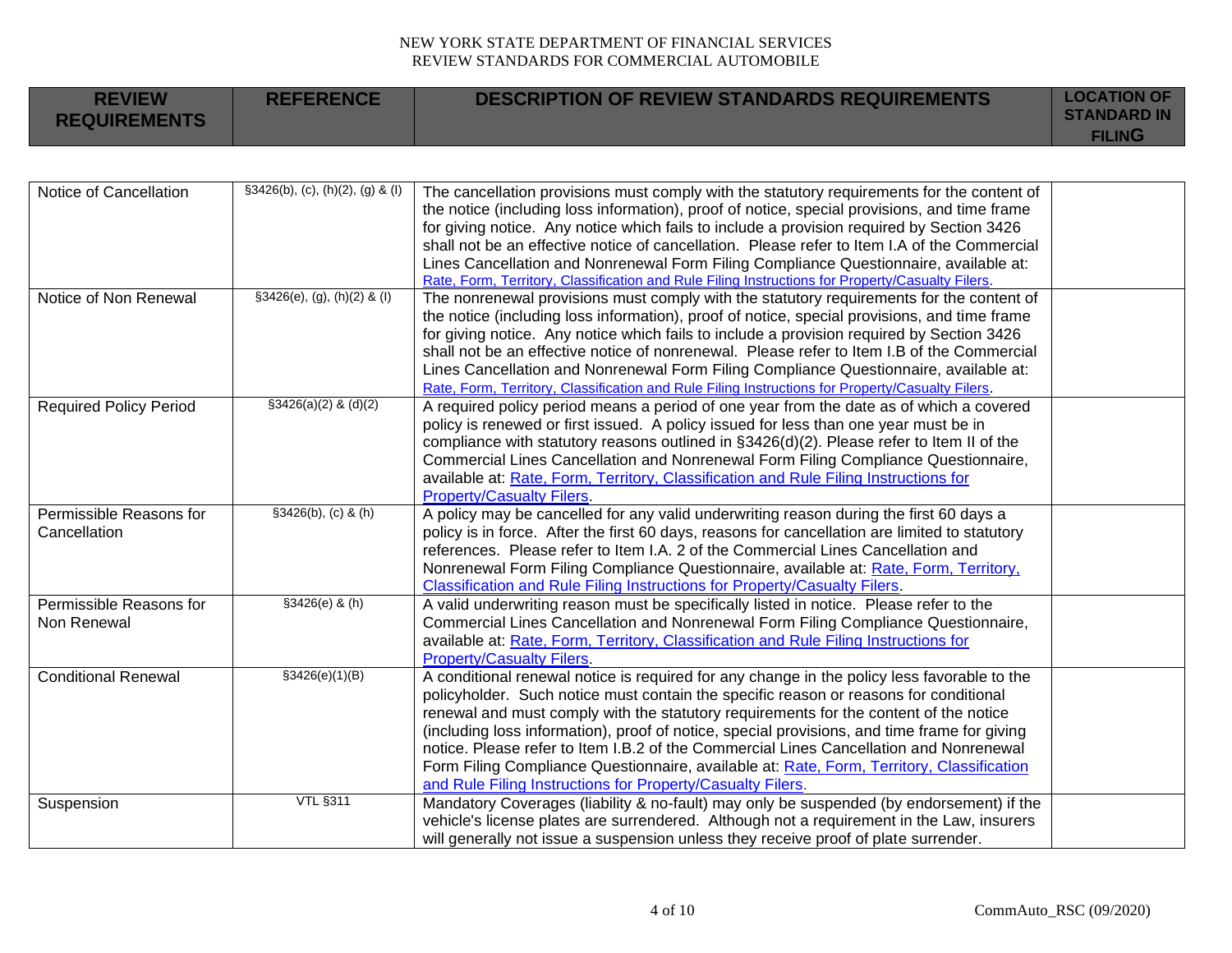| <b>REVIEW</b><br><b>REQUIREMENTS</b> | <b>REFERENCE</b> | <b>DESCRIPTION OF REVIEW STANDARDS REQUIREMENTS</b> | <b>LOCATION OF</b><br><b>STANDARD IN</b> |
|--------------------------------------|------------------|-----------------------------------------------------|------------------------------------------|
|                                      |                  |                                                     | <b>FILING</b>                            |

| <b>CLAIMS MADE</b>                   | 11 NYCRR 60-1 (Reg 35-A)<br>11 NYCRR 73 (Reg 121)       | Claims-made coverage is prohibited for motor vehicle liability policies.                                                                                                                                                                                                                                                                                                                                                                                                                                                                         |  |
|--------------------------------------|---------------------------------------------------------|--------------------------------------------------------------------------------------------------------------------------------------------------------------------------------------------------------------------------------------------------------------------------------------------------------------------------------------------------------------------------------------------------------------------------------------------------------------------------------------------------------------------------------------------------|--|
| <b>DEFENSE</b>                       |                                                         |                                                                                                                                                                                                                                                                                                                                                                                                                                                                                                                                                  |  |
| Duty to Defend                       | 11NYCRR 60-1.1(b)<br>(Reg. 35-A)<br>11NYCRR71(Reg. 107) | The insurer has the duty to defend all claims to which the policy applies. A defense must<br>be provided even if allegations are groundless. A complete defense must be provided for<br>a claim, which involves both covered and uncovered allegations, and no allocation of<br>defense costs is permitted. Also see Item I.a.12 & 18.of the Commercial Auto Liability<br>And Physical Damage Compliance Questionnaire, available at: Rate, Form, Territory,<br><b>Classification and Rule Filing Instructions for Property/Casualty Filers.</b> |  |
| Defense-Within-Limits                | 11NYCRR71.2 (Reg. 107)                                  | Motor vehicle liability policies may not be written on a defense within limits basis.                                                                                                                                                                                                                                                                                                                                                                                                                                                            |  |
| <b>DEFINITIONS</b>                   |                                                         |                                                                                                                                                                                                                                                                                                                                                                                                                                                                                                                                                  |  |
| Loading & Unloading                  | \$2307(b)                                               | The term "Loading & Unloading" must remain undefined.                                                                                                                                                                                                                                                                                                                                                                                                                                                                                            |  |
| Insured                              | 11NYCRR 60-1.1(c)<br>(Reg 35-A)                         | Please note the definition of the "Insured" must comply with the minimum provisions of<br>Section 60-1.1(c) of Regulation 35-A. Please refer to Item I.a.9. of the Commercial Auto<br>Liability And Physical Damage Compliance Questionnaire, available at: Rate, Form,<br>Territory, Classification and Rule Filing Instructions for Property/Casualty Filers.                                                                                                                                                                                  |  |
| <b>EXCESS COVERAGE</b>               | 11NYCRR 60-1.1(a)<br>(Reg 35-A)                         | Due to financial responsibility laws, policy must provide primary coverage for any owned<br>automobile(s).                                                                                                                                                                                                                                                                                                                                                                                                                                       |  |
| <b>FRAUD WARNING</b>                 | §403(d)<br>11NYCRR86.4(Reg. 95)                         | None required on Commercial Auto Policy Forms or applications (only claim forms).                                                                                                                                                                                                                                                                                                                                                                                                                                                                |  |
| <b>FORMS</b><br><b>MISCELLANEOUS</b> |                                                         |                                                                                                                                                                                                                                                                                                                                                                                                                                                                                                                                                  |  |
| <b>Numbered Forms</b>                | \$2307(b)                                               | All policy forms and endorsements filed with the Department must include an identification<br>number. Please refer to Item I.g.5 of the Commercial Auto Liability And Physical<br>Damage Compliance Questionnaire, available at: Rate, Form, Territory, Classification and<br>Rule Filing Instructions for Property/Casualty Filers.                                                                                                                                                                                                             |  |
| <b>Unlicensed Companies</b>          | $\sqrt{\frac{230}{2}}$                                  | All policy forms and endorsements filed with the Department may only include the names<br>of insurers licensed in the State of New York. Please refer to Item I.g.2 of the Commercial<br>Auto Liability And Physical Damage Compliance Questionnaire, available at: Rate, Form,<br>Territory, Classification and Rule Filing Instructions for Property/Casualty Filers.                                                                                                                                                                          |  |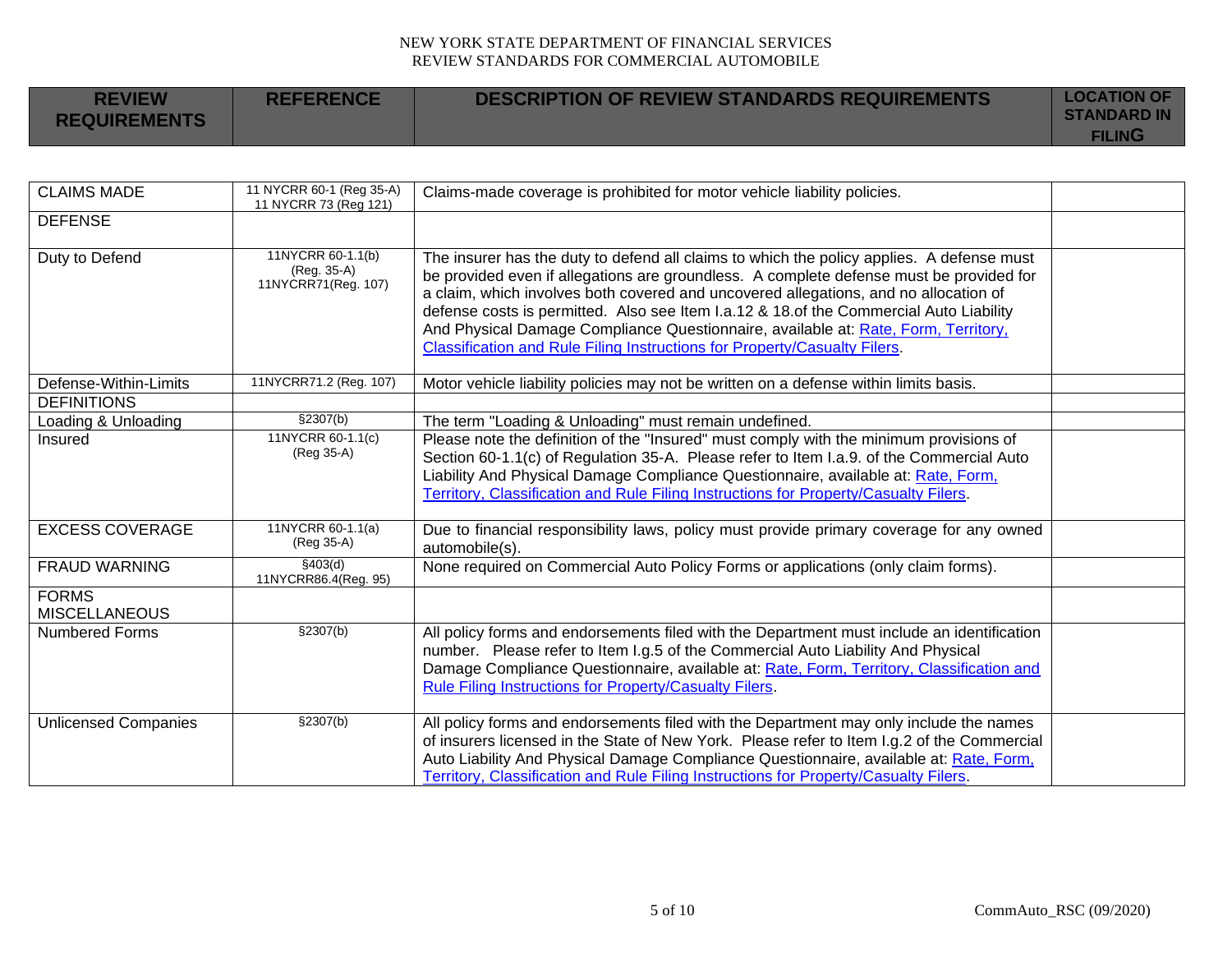| DESCRIPTION OF REVIEW STANDARDS REQUIREMENTS<br><b>REFERENCE</b><br><b>REVIEW</b><br><b>REQUIREMENTS</b> | <b>LOCATION OF</b><br><b>STANDARD IN</b><br><b>FILING</b> |
|----------------------------------------------------------------------------------------------------------|-----------------------------------------------------------|
|----------------------------------------------------------------------------------------------------------|-----------------------------------------------------------|

| <b>FICTITIOUS GROUPS</b>      | \$3435                                       | The provisions of §3435 and Regulations 134 and 135 do not permit fictitious groups.             |  |
|-------------------------------|----------------------------------------------|--------------------------------------------------------------------------------------------------|--|
|                               | 11NYCRR301(Reg. 134)<br>11NYCRR153(Reg. 135) | The issuance of group property & casualty insurance is limited to either not-for-profit or       |  |
|                               |                                              | municipality insureds, or purchasing groups formed under the Federal Liability Risk              |  |
|                               |                                              | Retention Act of 1986 or quasi-group policies through a mass merchandising, safety               |  |
|                               |                                              | group or similar program, in connection with State law or a Federal purchasing group.            |  |
| <b>GROUP POLICIES</b>         | §3435                                        | The provisions of §3435 and Regulations 134 and 135 do not permit fictitious groups.             |  |
|                               | 11NYCRR301(Reg. 134)<br>11NYCRR153(Reg. 135) | The issuance of group property & casualty insurance is limited to either not-for-profit or       |  |
|                               |                                              | municipality insureds, or purchasing groups formed under the Federal Liability Risk              |  |
|                               |                                              | Retention Act of 1986 or quasi-group policies through a mass merchandising, safety               |  |
|                               |                                              | group or similar program, in connection with State law or a Federal purchasing group.            |  |
|                               |                                              | Group policies must comply with the provisions of Regulations 134 & 135 including the            |  |
|                               |                                              | following: general requirements, group policy minimum standards, premium collection and          |  |
|                               |                                              | payment, dividend plans and form and rate filings requirements.                                  |  |
| <b>LIBERALIZATION</b>         |                                              |                                                                                                  |  |
| <b>CLAUSE</b>                 |                                              |                                                                                                  |  |
| <b>LIMITS</b>                 |                                              |                                                                                                  |  |
| <b>Policy Limits</b>          | §§311 & 370 VTL;                             | Minimum limits 25,000/50,000 BI and 10,000 PD & 25/50 UM. Higher limits apply to some            |  |
|                               | CL 18 (1998)                                 | for-hire (livery) vehicles. See Section 370 of VTL; NOTE: For New York City Livery               |  |
|                               |                                              | Vehicles, required minimum limits are \$100,000/300,000 BI Liability & \$200,000 No-Fault        |  |
|                               |                                              | per NYC Taxi & Limousine Commission Rules.                                                       |  |
| <b>Sublimits</b>              |                                              | Full limits of the policy must be available to all insureds, cannot provide differing limits for |  |
|                               |                                              | different insureds; with the following exception - for auto dealership policies, coverage        |  |
|                               |                                              | afforded for customers' use of vehicles may be limited to the minimum limits for such            |  |
|                               |                                              | insureds, if no other coverage is available from customer's policy.                              |  |
| <b>LOSS SETTLEMENT</b>        | 11 NYCRR 216 (Reg 64)                        | For First-Party Physical Damage claims, see Items I.d. and I.e. of the Commercial Auto           |  |
|                               |                                              | Liability And Physical Damage Compliance Questionnaire, available at: Rate, Form,                |  |
|                               |                                              | Territory, Classification and Rule Filing Instructions for Property/Casualty Filers.             |  |
| <b>Action Against Company</b> | 3420(a)(2) & 3420(b)                         | If judgment against an insured is not satisfied within 30 days, an action can be brought         |  |
|                               | 11 NYCRR 60-1.3(f)                           | against an insurer. (Please refer to items 1.a.3. and 1.b.1 of the Commercial Auto Liability     |  |
|                               | (Reg 35-A)                                   | And Physical Damage Compliance Questionnaire, available at: Rate, Form, Territory,               |  |
|                               |                                              | Classification and Rule Filing Instructions for Property/Casualty Filers.); [Discretionary       |  |
|                               |                                              | provision - insured must comply with all terms of policy and amount of obligation must be        |  |
|                               |                                              | determined before action can be taken].                                                          |  |
| <b>After Market Parts</b>     | 11 NYCRR 216.7 (Reg 64)                      | No required language, but claim procedures outlined in the Regulation must be followed.          |  |
| Appraisal                     | 11 NYCRR 216.7 (Reg 64)                      | Procedures in Regulation must be followed.                                                       |  |
| Arbitration                   |                                              | Not required (except for No-Fault), but is found in most policies.                               |  |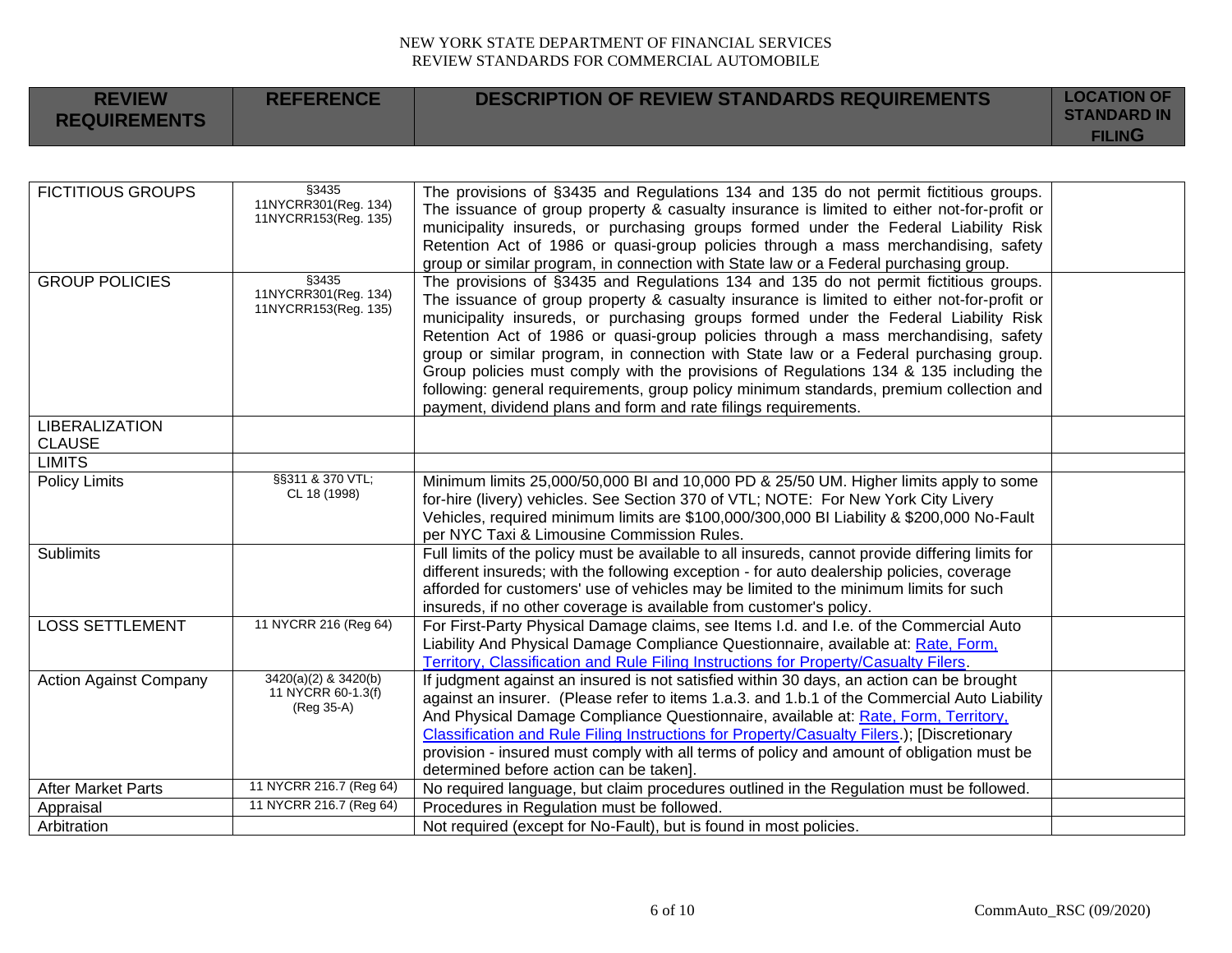|  | <b>REVIEW</b><br><b>REQUIREMENTS</b> | <b>REFERENCE</b> | <b>DESCRIPTION OF REVIEW STANDARDS REQUIREMENTS</b> | <b>LOCATION OF</b><br><b>STANDARD IN</b><br>FILING |
|--|--------------------------------------|------------------|-----------------------------------------------------|----------------------------------------------------|
|--|--------------------------------------|------------------|-----------------------------------------------------|----------------------------------------------------|

| <b>Deductibles</b>                                                | $\sqrt{\frac{23411(k)}{}}$<br>11 NYCRR 60-1.1(g)<br>(Reg 35-A)                                            | On private passenger type vehicles only, a "standard" deductible option of \$200 must be<br>offered, as well as \$250, \$500 & \$1,000 options, and at least one option below \$200;<br>minimum permissible deductibles are \$100 for collision and \$50 for comprehensive. For<br>liability deductibles, company must pay claim to third party and then seek reimbursement<br>from named insured in order to satisfy financial responsibility law and regulation. NOTE:<br>Per Regulations 35-A & 107, deductible may not be applied against defense costs. |  |
|-------------------------------------------------------------------|-----------------------------------------------------------------------------------------------------------|--------------------------------------------------------------------------------------------------------------------------------------------------------------------------------------------------------------------------------------------------------------------------------------------------------------------------------------------------------------------------------------------------------------------------------------------------------------------------------------------------------------------------------------------------------------|--|
| <b>Loss Valuation</b>                                             | 11 NYCRR 216 (Reg 64)                                                                                     | No required language, but claim procedures outlined in Regulation must be followed.                                                                                                                                                                                                                                                                                                                                                                                                                                                                          |  |
| <b>Notice Requirements</b>                                        | $\frac{23420(f)(2)(B)}{2}$<br>\$3440(d)(1)8(2)<br>11NYCRR60-2(Reg 35-D)<br>11NYCRR65-1.2(b)<br>(Reg 68-A) | These sections require notices to the policyholder on various topics; however, these are<br>not policy forms subject to approval. Please refer to the Declarations Page Requirements<br>of the Commercial Auto Declarations Page Form Filing Compliance Questionnaire,<br>available at: Rate, Form, Territory, Classification and Rule Filing Instructions for<br><b>Property/Casualty Filers.</b>                                                                                                                                                           |  |
| Notification of Claim                                             | $$3420(a)(3)(4)(5)$ &(6)                                                                                  | The policy must contain the various liability provisions set forth in Section 3420<br>$(a)(3)(4)(5)$ and $(6)$ . Please refer to Item I.a.4., 5., 6., and 7. of the Commercial Auto<br>Liability And Physical Damage Compliance Questionnaire, available at: Rate, Form,<br>Territory, Classification and Rule Filing Instructions for Property/Casualty Filers.                                                                                                                                                                                             |  |
| <b>MEDICAL PAYMENTS</b>                                           |                                                                                                           | Not a required coverage, although commonly provided as optional.                                                                                                                                                                                                                                                                                                                                                                                                                                                                                             |  |
| MORTGAGEE/                                                        |                                                                                                           | Not required, although policy may add lienholder as additional insured for physical                                                                                                                                                                                                                                                                                                                                                                                                                                                                          |  |
| <b>LIENHOLDER</b>                                                 |                                                                                                           | damage coverages when required by the lienholder.                                                                                                                                                                                                                                                                                                                                                                                                                                                                                                            |  |
| <b>OTHER INSURANCE</b>                                            | 11 NYCRR 60-1.1(g)<br>(Reg 35-A)                                                                          | Regulation 35-A provides that one of two required provisions be included.                                                                                                                                                                                                                                                                                                                                                                                                                                                                                    |  |
| <b>PARTICIPATING</b><br><b>POLICIES</b>                           | §4106                                                                                                     | A participating policy provision is not required. However, when the provision is included, the board<br>of directors may make reasonable classifications of policies in order to issue payment of dividends.<br>Such classifications must be filed for approval and be fair and not unfairly discriminatory.                                                                                                                                                                                                                                                 |  |
| PERSONAL INJURY<br><b>PROTECTION</b>                              | 11NYCRR65<br>(Reg 68-A)                                                                                   | Prescribed Endorsements in Regulation for Mandatory (Basic) PIP, Additional PIP, OBEL,<br>Basic PIP for Motorcycles and All-Terrain Vehicles.                                                                                                                                                                                                                                                                                                                                                                                                                |  |
| PRIMARY/UNDERLYING<br><b>COVERAGE</b>                             | VTL§311<br>11 NYCRR 60-1.1(g)<br>(Reg 35-A)                                                               | Commercial Auto liability coverage must be primary, except with respect to<br>hired/nonowned autos and for customers of an auto dealership [see also "Other<br>Insurance" and "Sublimits" above].                                                                                                                                                                                                                                                                                                                                                            |  |
| UNINSURED/<br><b>UNDERINSURED</b><br><b>MOTORISTS</b>             | \$3420(f)<br>11NYCRR60-2<br>(Reg 35-D)<br>Supplements 1 & 2 to CL 15<br>(1995)                            | Language for these coverages is prescribed by statute and may not deviate. The form for<br>statutory uninsured motorists coverage is prescribed by the Motor Vehicle Accident<br>Indemnification Corporation (MVAIC) [see Circular Letter 15 & Supplements], and is<br>authorized by NYIL §5206(b); the Supplementary Uninsured/Underinsured Motorists<br>coverage endorsement is prescribed by Department Regulation 35-D (11 NYCRR 60-2).                                                                                                                  |  |
| <b>VALUED POLICIES</b><br>(STATED AMOUNT/<br><b>AGREED VALUE)</b> | 11 NYCRR 216 (Reg 64)                                                                                     | See also "Loss Valuations". Replacement cost may be afforded as long as the potential<br>moral hazards (and safeguards against them) have been considered in the development<br>of the coverage.                                                                                                                                                                                                                                                                                                                                                             |  |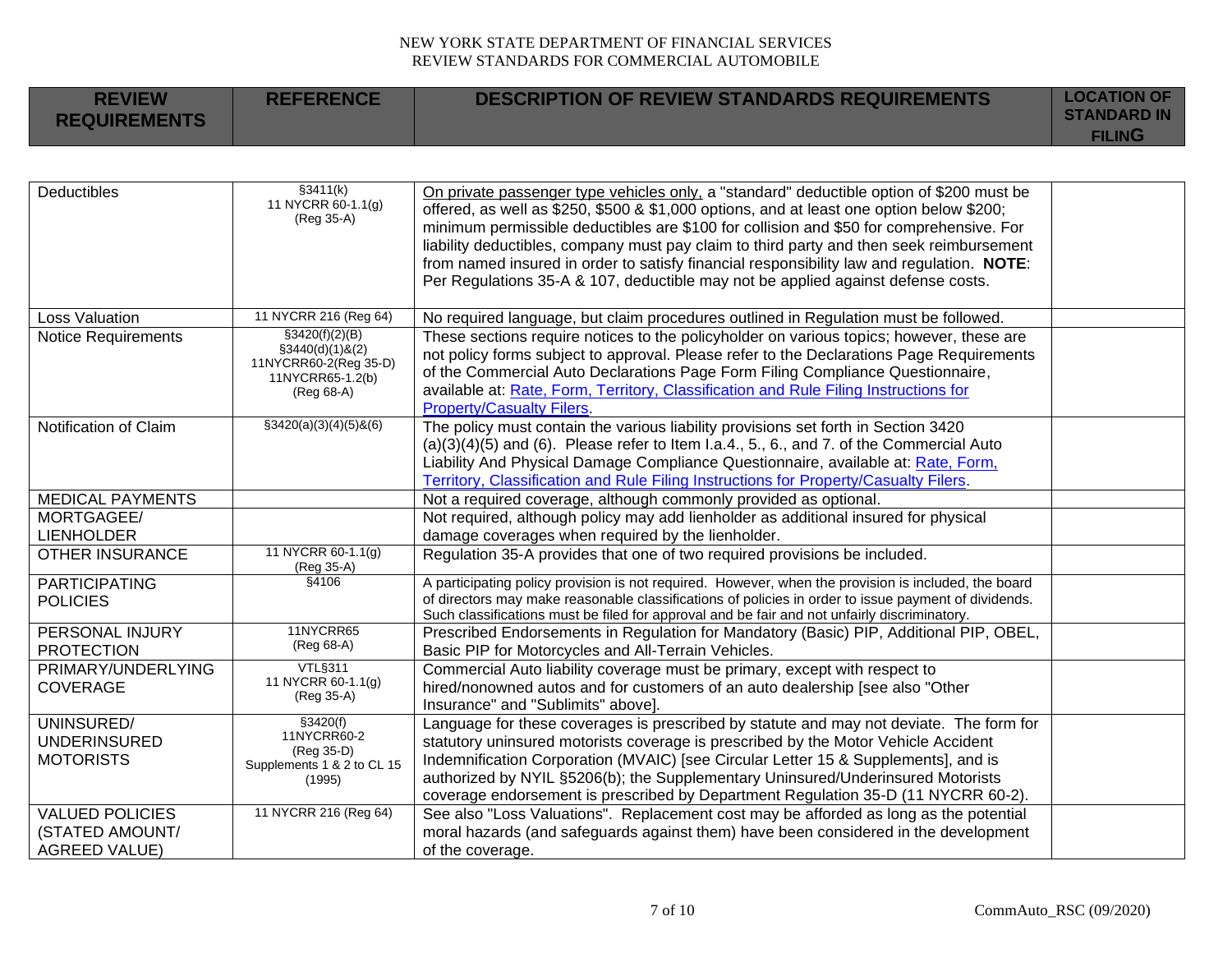| <b>REVIEW</b><br><b>REQUIREMENTS</b> | <b>REFERENCE</b> | <b>DESCRIPTION OF REVIEW STANDARDS REQUIREMENTS</b> | <b>LOCATION OF</b><br><b>STANDARD IN</b><br><b>FILING</b> |
|--------------------------------------|------------------|-----------------------------------------------------|-----------------------------------------------------------|
|--------------------------------------|------------------|-----------------------------------------------------|-----------------------------------------------------------|

| <b>VICARIOUS LIABILITY</b>                                                          | CL 6 (1994)                                                           | The Department permits coverage for claims of vicarious liability regardless of whether                                                                                                                                                                                                                                                                                                                                                                                                                                                                                                                                                                                                                                                                                                                                                                                                         |                             |
|-------------------------------------------------------------------------------------|-----------------------------------------------------------------------|-------------------------------------------------------------------------------------------------------------------------------------------------------------------------------------------------------------------------------------------------------------------------------------------------------------------------------------------------------------------------------------------------------------------------------------------------------------------------------------------------------------------------------------------------------------------------------------------------------------------------------------------------------------------------------------------------------------------------------------------------------------------------------------------------------------------------------------------------------------------------------------------------|-----------------------------|
|                                                                                     |                                                                       | the underlying wrong is intentional or not.                                                                                                                                                                                                                                                                                                                                                                                                                                                                                                                                                                                                                                                                                                                                                                                                                                                     |                             |
| <b>VOIDANCE</b>                                                                     | §3105 & §3106                                                         | May not void a policy unless the misrepresentation is material. No misrepresentation<br>shall be deemed material unless knowledge by the insurer of the facts misrepresented<br>would have led to a refusal by the insurer to make such contract; however, an automobile<br>liability policy cannot be "voided" in respect to the third-party's protections (BI & PD),<br>pursuant to case law and Regulation 35-A.                                                                                                                                                                                                                                                                                                                                                                                                                                                                             |                             |
| <b>WARRANTIES</b>                                                                   | §3106                                                                 | A breach of warranty shall not void a policy unless the breach of warranty is material. See<br>also "VOIDANCE".                                                                                                                                                                                                                                                                                                                                                                                                                                                                                                                                                                                                                                                                                                                                                                                 |                             |
| <b>RATES &amp; RATING</b><br><b>PLANS</b>                                           | §2304 & §2344<br>11NYCRR161(Reg. 129)<br>Circular Letter No. 5 (2009) | All rates, rating plans, and rating rules filings must be submitted in accordance with the<br>instructions of Circular Letter No. 5 (2009) which outlines the new mandatory filing<br>procedures effective March 10, 2009. These procedures contain the minimum required<br>information that must accompany all rate, rating plan, and rating rule filings. Rate filings<br>must include appropriate supporting information as outlined in the Rate Filing Sequence<br>Checklist. Please note the relevant requirements contained in Section 2304 of the New<br>York Insurance Law. For commercial lines filings subject to flex-rating under Section<br>2344, please also refer to Regulation 129 (11 NYCRR 161). Please refer to the following<br>web site for additional information at: Rate, Form, Territory, Classification and Rule Filing<br>Instructions for Property/Casualty Filers. | Form/Page/Para<br>Reference |
| ADOPTIONS OF RATE<br><b>SERVICE</b><br><b>ORGANIZATIONS (RSO)</b><br><b>FILINGS</b> |                                                                       |                                                                                                                                                                                                                                                                                                                                                                                                                                                                                                                                                                                                                                                                                                                                                                                                                                                                                                 |                             |
| Me Too Filings                                                                      | §2306<br>11 NYCRR 161.7<br>(Reg. 129)                                 | The insurer may discharge its rate filing obligation by giving notice that it uses rates and<br>rate information prepared by a designated rate service organization. Please refer to<br>Regulation 129 for the filing of rates and the relation and role of rates published by a rate<br>service organization and the Department's web site for additional filing information at:<br>Rate, Form, Territory, Classification and Rule Filing Instructions for Property/Casualty<br>Filers.                                                                                                                                                                                                                                                                                                                                                                                                        |                             |
| CONSENT-TO-RATE                                                                     | \$2309                                                                | The application for an excess rate is subject to prior approval. In addition, the application<br>must include the insured's reasons and the application must be signed by the insured.                                                                                                                                                                                                                                                                                                                                                                                                                                                                                                                                                                                                                                                                                                          |                             |
| <b>CREDIT SCORING AND</b><br><b>REPORTS</b>                                         |                                                                       | The use of credit scoring and reports is limited to the initial underwriting and/or initial tier<br>placement of the risk.                                                                                                                                                                                                                                                                                                                                                                                                                                                                                                                                                                                                                                                                                                                                                                      |                             |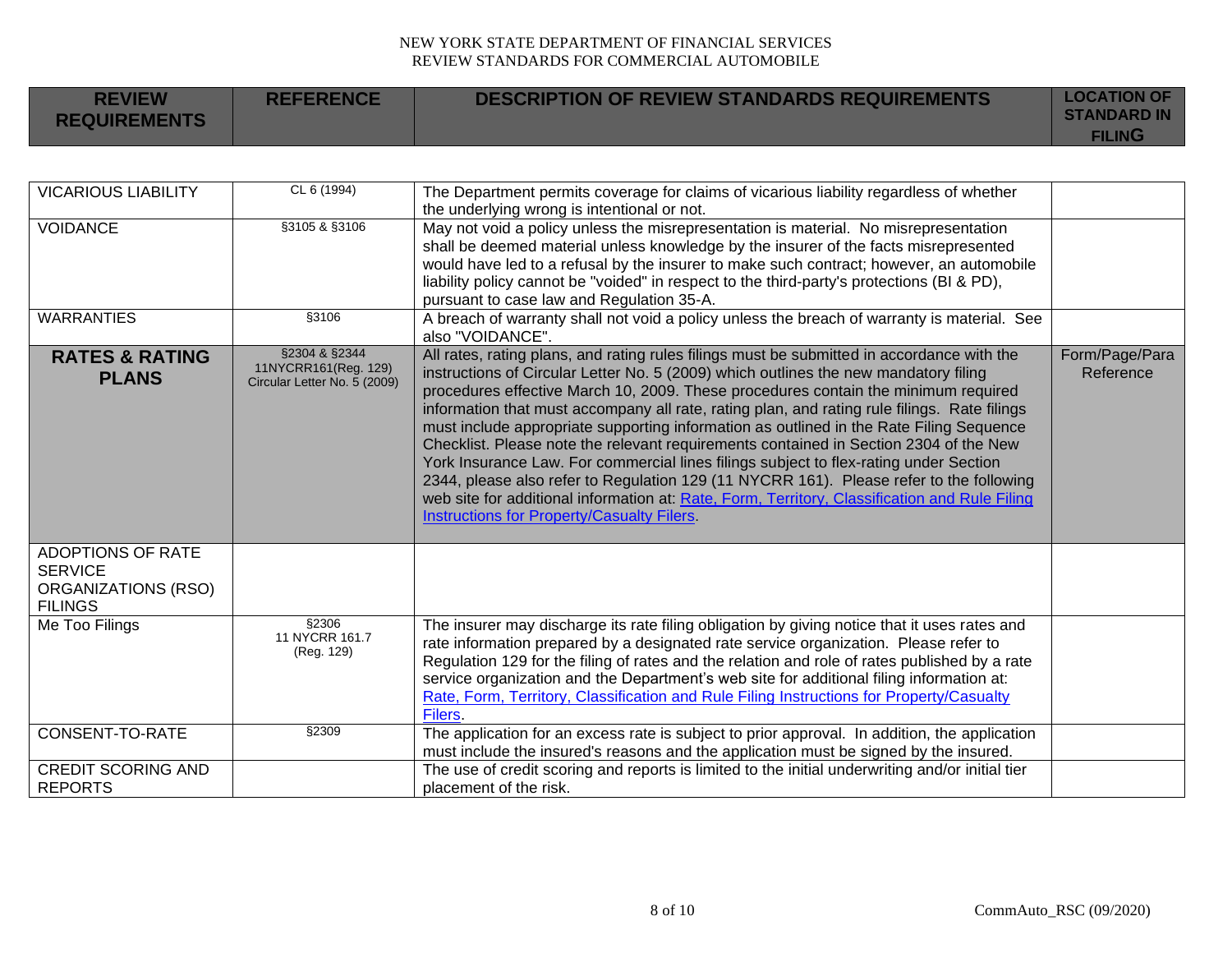| <b>REVIEW</b><br><b>REQUIREMENTS</b> | <b>REFERENCE</b> | DESCRIPTION OF REVIEW STANDARDS REQUIREMENTS | <b>LOCATION OF</b><br><b>STANDARD IN</b><br><b>FILING</b> |
|--------------------------------------|------------------|----------------------------------------------|-----------------------------------------------------------|
|                                      |                  |                                              |                                                           |

| <b>INDIVIDUAL RISK</b>        | \$2305                     | Individual Risk Submissions not subject to prior approval shall not filed with the               |  |
|-------------------------------|----------------------------|--------------------------------------------------------------------------------------------------|--|
| <b>RATING</b>                 | 11NYCRR161.12              | Department. All such information shall be retained in the insurer's individual underwriting      |  |
|                               | (Reg. 129)                 | file for each policy issued for a period of five years from the date of first issuance of such   |  |
|                               |                            | policy.                                                                                          |  |
| Prior approval                | CL 4 (1996)                | All Individual Risk Submissions subject to prior approval form must include Form                 |  |
|                               |                            | 129-C.doc, available at: Rate, Form, Territory, Classification and Rule Filing Instructions      |  |
|                               |                            | for Property/Casualty Filers.                                                                    |  |
| <b>PRICING</b>                | §2304 & §2344              | The following web site contains the mandatory filing procedures:                                 |  |
|                               | 11NYCRR161 (Reg. 129)      | Rate, Form, Territory, Classification and Rule Filing Instructions for Property/Casualty Filers. |  |
|                               | CL 19 (1992) & CL 4 (1996) |                                                                                                  |  |
| <b>Minimum Premium Rules</b>  |                            | Minimum Premium Rules- the submission should evidence the relationship between the               |  |
|                               |                            | amount charged as a minimum premium and the costs associated with producing the                  |  |
|                               |                            | policy or coverage. Return Premium/Minimum Earned Premium Rules - the submission                 |  |
|                               |                            | should specify that the policy will be pro-rated or short-rated due to mid-term termination      |  |
|                               |                            | of the policy. Premium may be considered fully earned only for policies insuring special         |  |
|                               |                            | events that are only a few days in length.                                                       |  |
|                               |                            |                                                                                                  |  |
| Multi Tiering                 |                            | Eligibility requirements for each tier must be submitted. The tier eligibility requirements      |  |
|                               |                            | must be specific and mutually exclusive, so that no insured would be eligible for more           |  |
|                               |                            | than one tier. The rate effects of the tier eligibility requirements should not be duplicated in |  |
|                               |                            | any rating plans. Justification must be provided for the rate differential for each tier.        |  |
| <b>Payment Plans</b>          |                            | Payment plans are outside of the rating structure, and do not have to be filed with the          |  |
|                               |                            | Department or included as part of the manual rates.                                              |  |
| Service Charges               |                            | Late payment fees, reinstatement fees, and premium installment fees are to be classified         |  |
|                               |                            | as service fees that are outside of the rating structure, and do not have to be filed with the   |  |
|                               |                            | Department or included as part of the manual rates.                                              |  |
| <b>RATING PLAN</b>            | §2344                      | Rating plans are subject to prior approval. Even if the insurer is adopting a rating plan        |  |
| <b>REQUIREMENTS</b>           | 11NYCRR161.8(Reg. 129)     | from a Rate Service Organization (RSO) without modification, such plan is subject to the         |  |
|                               |                            | prior approval requirements.                                                                     |  |
| <b>Composite Rating</b>       |                            | For rating plan rules and standards, please refer to Regulation 129 and item RP-1 and            |  |
|                               |                            | RP-2 of the Rate Filing Sequence Checklist, available at: Rate, Form, Territory,                 |  |
|                               |                            | Classification and Rule Filing Instructions for Property/Casualty Filers.                        |  |
| <b>Expense Reduction Plan</b> |                            | For rating plan rules and standards, please refer to Regulation 129 and item RP-1 and            |  |
|                               |                            | RP-2 of the Rate Filing Sequence Checklist, available at: Rate, Form, Territory,                 |  |
|                               |                            | Classification and Rule Filing Instructions for Property/Casualty Filers.                        |  |